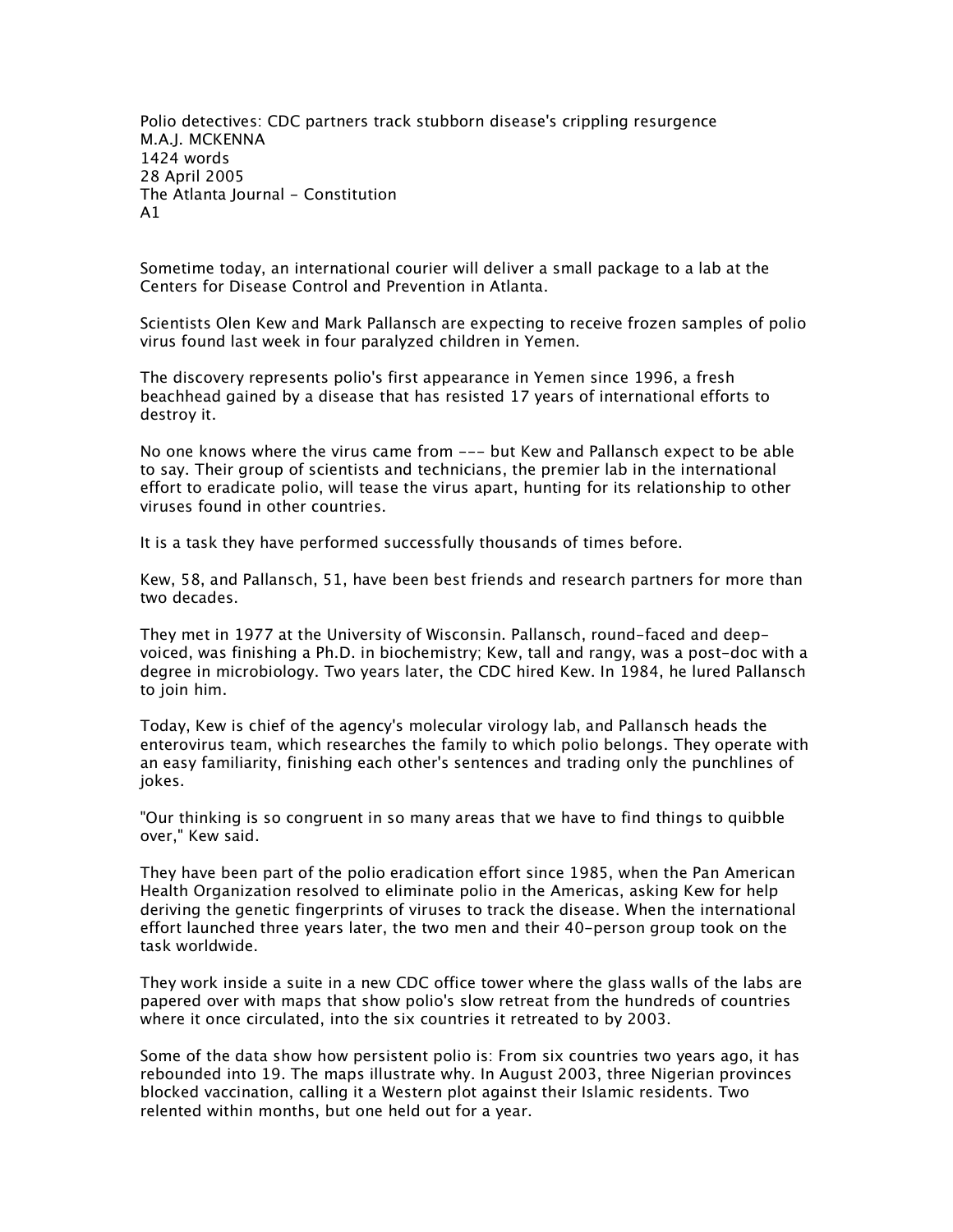*On the maps, dots representing hundreds of cases stream from Nigeria to Guinea on the Atlantic Coast and Sudan on the Red Sea and reach across to Saudi Arabia. Individually, the dots document the genetic changes of the virus over time and geography. As a whole, they transmit a different message.*

*"We can spend as much time as we like on the science," Pallansch said. "But in the end, science will be trumped by social issues and by politics."*

*Tremendous challenges*

*World health authorities resolved to eliminate polio after the successful campaign to eradicate smallpox. Polio was an obvious target because it killed or crippled hundreds of thousands of children a year, and a reasonable one because it affects only humans. If enough people could be vaccinated, polio would not survive.*

*But there were tremendous challenges. Only one out of every 150 polio victims becomes paralyzed; the rest show no symptoms but can transmit the infection to others. Other organisms cause almost-identical paralysis. And the weakened virus in one form of polio vaccine can revert to full strength and paralyze just as the wild virus does.*

*Those problems made lab analysis essential to the effort. The World Health Organization --- which has no labs or lab scientists of its own --- recruited a worldwide network: 145 labs in individual countries to identify polio cases, an additional 17 more sophisticated labs to sort the viruses, and seven specialized labs that trace the origin of the wild viruses through their genetic code.*

*The tests and techniques the top labs use were developed by Kew and Pallansch's group at the CDC.*

*"The CDC lab is extremely important to the lab network," said Christopher Maher, chief epidemiologist in the WHO's polio eradication group. "I don't know whether we could have done the things we have done up to now without their being as heavily involved as they are."*

*Tempered success*

*The CDC group revealed not only the origins of outbreaks but relationships among them as well.*

*In 1979, Kew traced a polio outbreak among the Pennsylvania Amish through Amish in Canada and the Netherlands to Turkish guest workers on the Dutch-German border. In another case in 1994, the group saved \$10 million in vaccination costs by proving resurgent cases in China were confined to a group of migrants from Nepal.*

*They developed an understanding of polio's "molecular clock" --- the rate the virus changes over time --- that lets them infer how long a virus has been circulating in an area even without a sample to prove its presence. That concept led to further discoveries: For instance, when a long-lost poliovirus surfaced recently in the Sudan, the CDC team used the molecular clock to conclude that disease surveillance had bypassed part of the war-torn country for at least five years.*

*Their pleasure in doing sophisticated science is tempered by the difficulties it reveals. The WHO cannot declare the eradication of polio until no wild polio virus is found anywhere for three years. The date when the three-year clock begins ticking has been*